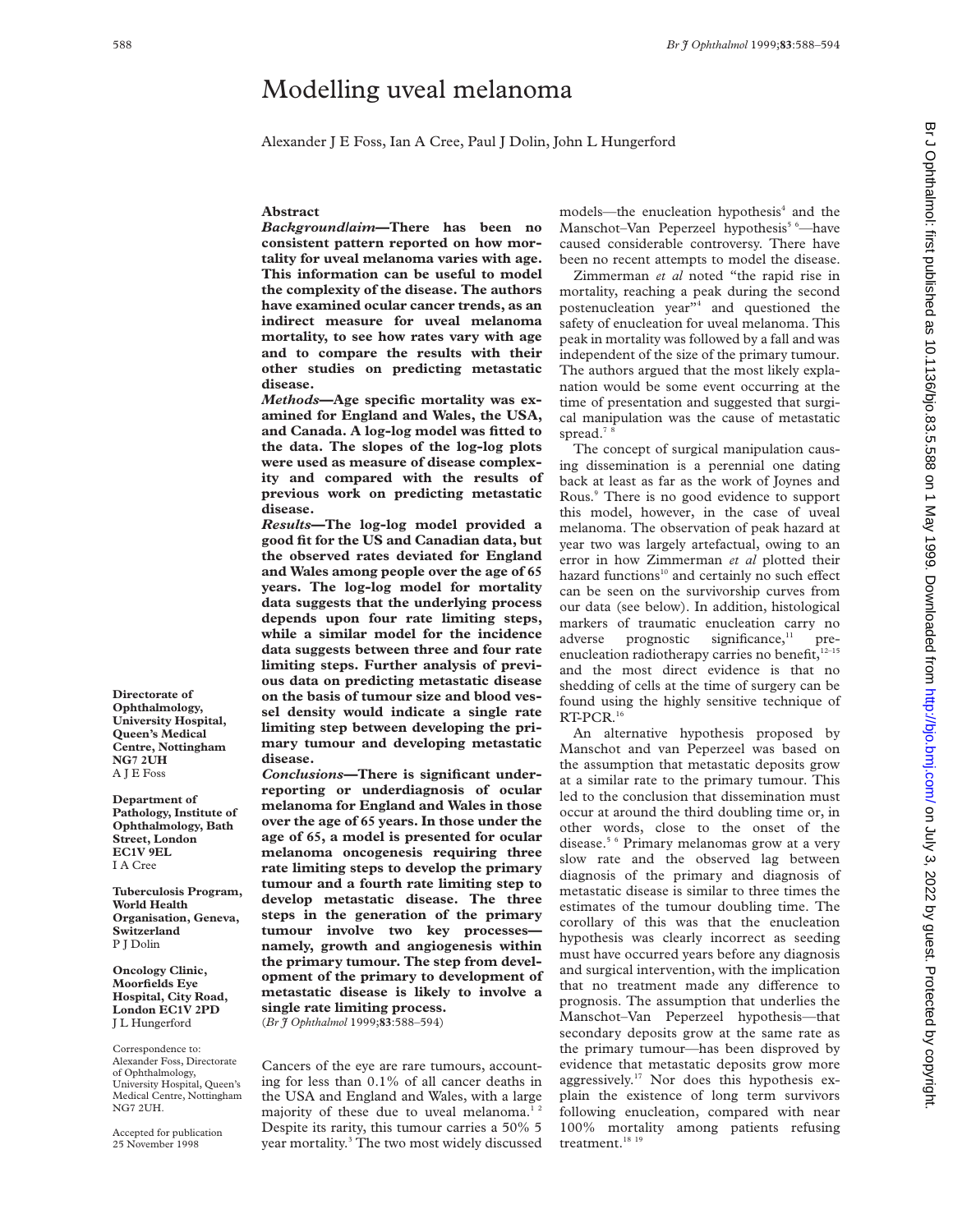*Table 1 Poisson model for England and Wales*

| Variable    | Coefficient | Standard<br>p Value<br>error |       | 95% confidence interval            |  |
|-------------|-------------|------------------------------|-------|------------------------------------|--|
| Sex         |             |                              |       |                                    |  |
| Female      | $-0.236$    | 0.030                        | 0.000 | $-0.294$ to<br>$-0.178$            |  |
| Age         |             |                              |       |                                    |  |
| $45 - 49$   | 0.570       | 0.108                        | 0.000 | $0.359$ to<br>0.782                |  |
| $50 - 54$   | 0.998       | 0.101                        | 0.000 | 0.800<br>1.120<br>to               |  |
| $55 - 59$   | 1.480       | 0.096                        | 0.000 | $1.292$ to<br>1.668                |  |
| $60 - 64$   | 1.838       | 0.94                         | 0.000 | 1.656 to<br>2.022                  |  |
| $65 - 69$   | 2.098       | 0.093                        | 0.000 | 1.916<br>2.280<br>$\overline{10}$  |  |
| $70 - 74$   | 2.231       | 0.094                        | 0.000 | 2.047<br>2.414<br>$t_{\Omega}$     |  |
| $75 - 79$   | 2.249       | 0.097                        | 0.000 | 2.060<br>2.438<br>$\overline{10}$  |  |
| $80 - 84$   | 2.330       | 0.102                        | 0.000 | 2.130<br>2.531<br>$\overline{10}$  |  |
| $85+$       | 2.536       | 0.108                        | 0.000 | 2.324 to<br>2.531                  |  |
| Time period |             |                              |       |                                    |  |
| 1960-64     | 0.091       | 0.061                        | 0.133 | 0.210<br>$-0.028$ to               |  |
| $1965 - 69$ | 0.128       | 0.059                        | 0.030 | 0.012<br>0.2444<br>$\mathsf{to}$   |  |
| 1970-74     | 0.250       | 0.057                        | 0.000 | 0.137<br>0.362<br>to               |  |
| 1975-79     | 0.164       | 0.057                        | 0.005 | 0.051<br>0.278<br>$t_{\Omega}$     |  |
| 1980-84     | 0.124       | 0.058                        | 0.033 | 0.010<br>0.238<br>to               |  |
| 1985-89     | 0.079       | 0.058                        | 0.175 | $-0.035$<br>0.194<br>$\mathsf{to}$ |  |
| Constant    | $-13.59$    | 0.096                        | 0.000 | $-13.777$<br>to $-13.400$          |  |

*Table 2 Poisson model for the USA*

| Variable    | Coefficient | Standard<br>error | p Value | 95% confidence interval           |  |
|-------------|-------------|-------------------|---------|-----------------------------------|--|
| <b>Sex</b>  |             |                   |         |                                   |  |
| Female      | $-0.243$    | 0.030             | 0.000   | $-0.285$ to<br>$-0.201$           |  |
| Age         |             |                   |         |                                   |  |
| $45 - 49$   | 0.555       | 0.082             | 0.000   | 0.715<br>$0.394$ to               |  |
| $50 - 54$   | 1.042       | 0.076             | 0.000   | 0.893<br>1.192<br>$\tau$          |  |
| $55 - 59$   | 1.494       | 0.073             | 0.000   | 1.351<br>1.636<br>$t_{\Omega}$    |  |
| $60 - 64$   | 1.916       | 0.071             | 0.000   | 1.778 to<br>2.056                 |  |
| $65 - 69$   | 2.233       | 0.070             | 0.000   | $2.096$ to<br>2.370               |  |
| $70 - 74$   | 2.478       | 0.070             | 0.000   | 2.341<br>2.616<br>$t_{\Omega}$    |  |
| $75 - 79$   | 2.661       | 0.071             | 0.000   | 2.521<br>2.800<br>$\overline{10}$ |  |
| $80 - 84$   | 2.974       | 0.073             | 0.000   | 2.521<br>2.800<br>$\overline{10}$ |  |
| $85+$       | 3.415       | 0.073             | 0.000   | 3.271 to<br>3.558                 |  |
| Time period |             |                   |         |                                   |  |
| 1960-64     | $-0.072$    | 0.037             | 0.052   | $-0.144$ to<br>0.001              |  |
| 1965-69     | $-0.179$    | 0.037             | 0.000   | $-0.252$ to<br>$-0.107$           |  |
| 1970-74     | $-0.196$    | 0.042             | 0.000   | $-0.278$ to<br>$-0.114$           |  |
| 1975-79     | $-0.389$    | 0.043             | 0.000   | $-0.473$ to<br>$-0.304$           |  |
| 1980-84     | $-0.635$    | 0.039             | 0.000   | $-0.711$ to<br>$-0.560$           |  |
| 1985-89     | $-0.821$    | 0.040             | 0.000   | $-0.900$ to<br>$-0.743$           |  |
| Constant    | $-13.85$    | 0.068             | 0.000   | $-13.987$ to $-13.717$            |  |

*Table 3 Poisson model for Canada*

| Variable    | Coefficient | Standard<br>error | p Value | 95% confidence interval |               |              |
|-------------|-------------|-------------------|---------|-------------------------|---------------|--------------|
| Sex         |             |                   |         |                         |               |              |
| Female      | $-0.297$    | 0.055             | 0.000   | $-0.404$                | to            | $-0.189$     |
| Age         |             |                   |         |                         |               |              |
| $45 - 49$   | 0.643       | 0.201             | 0.001   | 0.248                   | $t_{0}$       | 1.038        |
| $50 - 54$   | 1.197       | 0.188             | 0.000   | 0.829                   | to.           | 1.564        |
| $55 - 59$   | 1.572       | 0.182             | 0.000   | 1.216                   | $\mathsf{to}$ | 1.928        |
| $60 - 64$   | 1.981       | 0.177             | 0.000   | 1.634                   | to.           | 2.329        |
| $65 - 69$   | 2.339       | 0.175             | 0.000   | 1.996                   | to            | 2.682        |
| $70 - 74$   | 2.575       | 0.175             | 0.000   | 2.232                   | to            | 2.919        |
| $75 - 79$   | 2.942       | 0.175             | 0.000   | 2.598                   | to.           | 3.286        |
| $80 - 84$   | 2.960       | 0.185             | 0.000   | 2.597                   | to            | 3.323        |
| $85+$       | 3.353       | 0.186             | 0.000   | 2.989                   | <sub>to</sub> | 3.718        |
| Time period |             |                   |         |                         |               |              |
| 1960-64     | $-0.150$    | 0.110             | 0.174   | $-0.366$                | $\mathsf{to}$ | 0.066        |
| 1965-69     | $-0.207$    | 0.109             | 0.056   | $-0.420$                | to            | 0.006        |
| 1970-74     | $-0.115$    | 0.103             | 0.267   | $-0.317$                | to            | 0.088        |
| 1975-79     | $-0.233$    | 0.103             | 0.024   | $-0.436$                | $\mathsf{to}$ | $-0.031$     |
| 1980-84     | $-0.508$    | 0.107             | 0.000   | $-0.717$                | to            | $-0.298$     |
| 1985-89     | $-0.424$    | 0.102             | 0.000   | $-0.624$                | to            | $-0.224$     |
| Constant    | $-13.59$    | 0.176             | 0.000   | $-13.940$               |               | to $-13.248$ |

Useful information can be obtained from epidemiological studies, as observed age variations can be used to estimate the number of rate limiting steps involved. Cancer of the eye is a frequently used proxy measure for uveal melanoma, $1^{20-22}$  which we have used to examine the change in age specific mortality rates for cancer of the eye for England and Wales, USA, and Canada. The most commonly observed age pattern in cancer rates is a log-log

relation (rate =  $age^N$ ), such as that found in skin, gastrointestinal, and urinary tract cancers.<sup>23</sup> It is also the pattern observed in skin painting experiments in mice and it has been interpreted as reflecting life long exposure to small amounts of a carcinogen starting at, or within, a decade of birth. $23$  This pattern is consistent with the results of our previous work implicating environmental factors in the aetiology of uveal melanoma (based upon observation of a marked decline in age standardised incidence and mortality over time for the  $USA^{22}$ ). An advantage of the log-log model is that the exponent, N, provides an estimate of the number of rate limiting steps occurring. The value of N lies between 3 and 6 for most cancers. By using incidence and mortality, the difference between these estimates can be used to determine the number of rate limiting steps required for a tumour to progress from primary to metastatic disease. This can be compared with results from our previous studies on prognostic factors for the development of metastatic disease.<sup>24 25</sup>

## **Materials and methods**

EPIDEMIOLOGY

Melanoma of the eye is not represented as a unique entity in the International Classification of Disease (ICD). It has, however, become standard practice<sup> $1^{20-22}$ </sup> to treat eye cancers in adults as a surrogate measure, as 90% are ocular melanomas<sup>1</sup> and the large majority of these involve the uveal tract.<sup>2</sup>

Data on the number of deaths from cancer of eye and population estimates during the period 1955–89 in 5 year age bands and 5 year calendar periods for the USA, Canada, and England and Wales, were provided by the International Agency for Research on Cancer. Data on incidence rates for England and Wales for the years 1971–88 were extracted from tables of cancer notifications for the age range 30–65 years, provided by the Office for Populations Census and Surveys.

The data for each country were modelled using the Poisson regression technique.<sup>26 27</sup> For each Poisson regression model, the dependent variable was the count, the population at risk was the offset, and the predictor variables were time period, age period, and sex. Each of the predictor variables was classified as a categorical variable, with the first category being the reference category (male for sex, 1955–9 for time period, and ages 40–44 for age period). Analysis was performed using STATA ver 3.1.

#### HISTOPATHOLOGY

This study has been fully reported elsewhere.<sup>24 25 28</sup> In brief, the sample of 123 cases represented all patients treated by enucleation at Moorfields Eye Hospital from 1979 to 1986 and those treated between 1987 and 1989, who were known to have died from metastatic uveal melanoma. The information recorded was largest tumour diameter (mm), the cell type (according to the Callender classification), the PAS pattern, $25$  the mitotic count (the number per 20 high power fields with  $\times 40$ objective), the lymphocytic infiltrate and the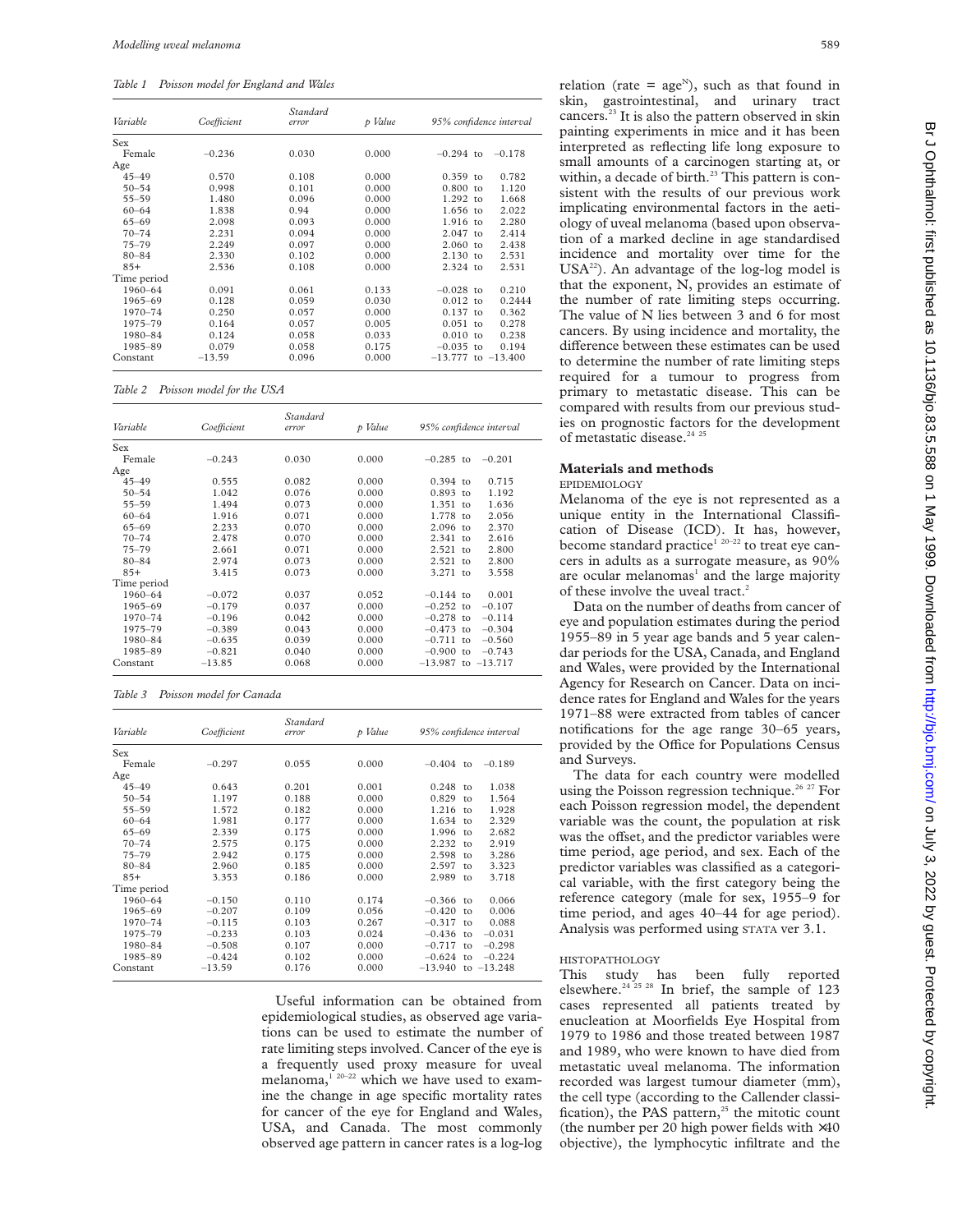4.2



*Figure 1 Log odds for the mortality for cancer of the eye in 5 year bands for England and Wales, USA, and Canada for the years 1955–89.*



*Figure 2 Log odds for the mortality for cancer of the eye in 5 year age bands for England and Wales, USA, and Canada for the years 1955–89.*

microvessel density (section bleached and stained with factor VIII related antigen to demonstrate the blood vessels the density was determined by counting the number of vessels in 0.25 mm <sup>2</sup> in area of maximum vessel density and the score underwent the square transformation before further analysis $24$ ). The data were analysed by entering them into a Cox's proportional hazard model in a stepwise manner, on the basis of their likelihood ratios (probability for entry into the model was 0.05 or less and probability for removal of 0.1 or more).

*Figure 3 Log-log plot of the mortality by age for England and Wales averaged for the period 1950–89 for the age range 20–65 years.* Natural logarithm of the age (years)

3.0 3.2 3.4 3.6 3.8 4.0 *<sup>R</sup>*<sup>2</sup>

## **Results**

–11

–12

–13

–14

Natural logarithm of the mortality rate

Natural logarithm of the mortality rate

–15

 $-16$ <br> $-3.0$ 

MORTALITY TRENDS OVER TIME

 $= 0.9885$ 

We have previously reported that the mortality in the USA is declining, in contrast with England and Wales.<sup>22</sup> Poisson regression was performed for the age groups 40 and upwards and the results are presented in Tables 1–3. For each Poisson regression model, the dependent variable was the count, population was the offset, and the predictor variables were time, age, and sex. Again, each of the predictor variables was classified as a categorical variable, with the first category being the reference category (male for sex, 195–59 for time period, and ages 40–44 for age period). In all three countries, the rates for women were significantly lower than those for men. The Poisson regression confirmed our previously reported finding that mortality is declining in the  $USA^{22}$  and demonstrated a similar downward trend for Canada as well (see Fig 1).

# INCIDENCE AND MORTALITY TRENDS BY AGE

The model that was fitted to the data was a log-log model. This model assumes that the relation between rate and age is:

rate =  $age^N$ 

The log of the odds ratio (the odds ratio for rare diseases approximates the relative risk) against the natural logarithm of the age is plotted in Figure 2. This provided a reasonable straight line relation for the data from the USA

*Table 4 Observed and expected mortality by age based on the log-log model*

| Age (years)                  | Observed<br>mortality rates<br>(per million) | Predicted<br>mortality rates<br>(per million) |  |  |
|------------------------------|----------------------------------------------|-----------------------------------------------|--|--|
| $30 - 34$                    | 0.45                                         | 0.41                                          |  |  |
| $35 - 39$                    | 0.72                                         | 0.77                                          |  |  |
| $40 - 44$                    | 1.27                                         | 1.36                                          |  |  |
| $45 - 49$                    | 2.22                                         | 2.24                                          |  |  |
| $50 - 54$                    | 3.43                                         | 3.52                                          |  |  |
| $55 - 59$                    | 5.55                                         | 5.31                                          |  |  |
| $60 - 64$                    | 7.94                                         | 7.73                                          |  |  |
| $65 - 69$                    | 10.24                                        | 10.94                                         |  |  |
| $70 - 74$                    | 11.59                                        | 15.09                                         |  |  |
| $75 - 79$                    | 11.66                                        | 20.38                                         |  |  |
| $80 - 84$                    | 12.85                                        | 27.02                                         |  |  |
| >85                          | 15.69                                        | 35.22                                         |  |  |
| Standardised mortality rate* | 3.78                                         | 4.48                                          |  |  |
|                              |                                              |                                               |  |  |

\*Standard rates for ages of 30 years and older based on world standard population.



*Figure 4 Log-log plot of the incidence data for England and Wales averaged for the years 1971–88 for the age range 30–65 years.*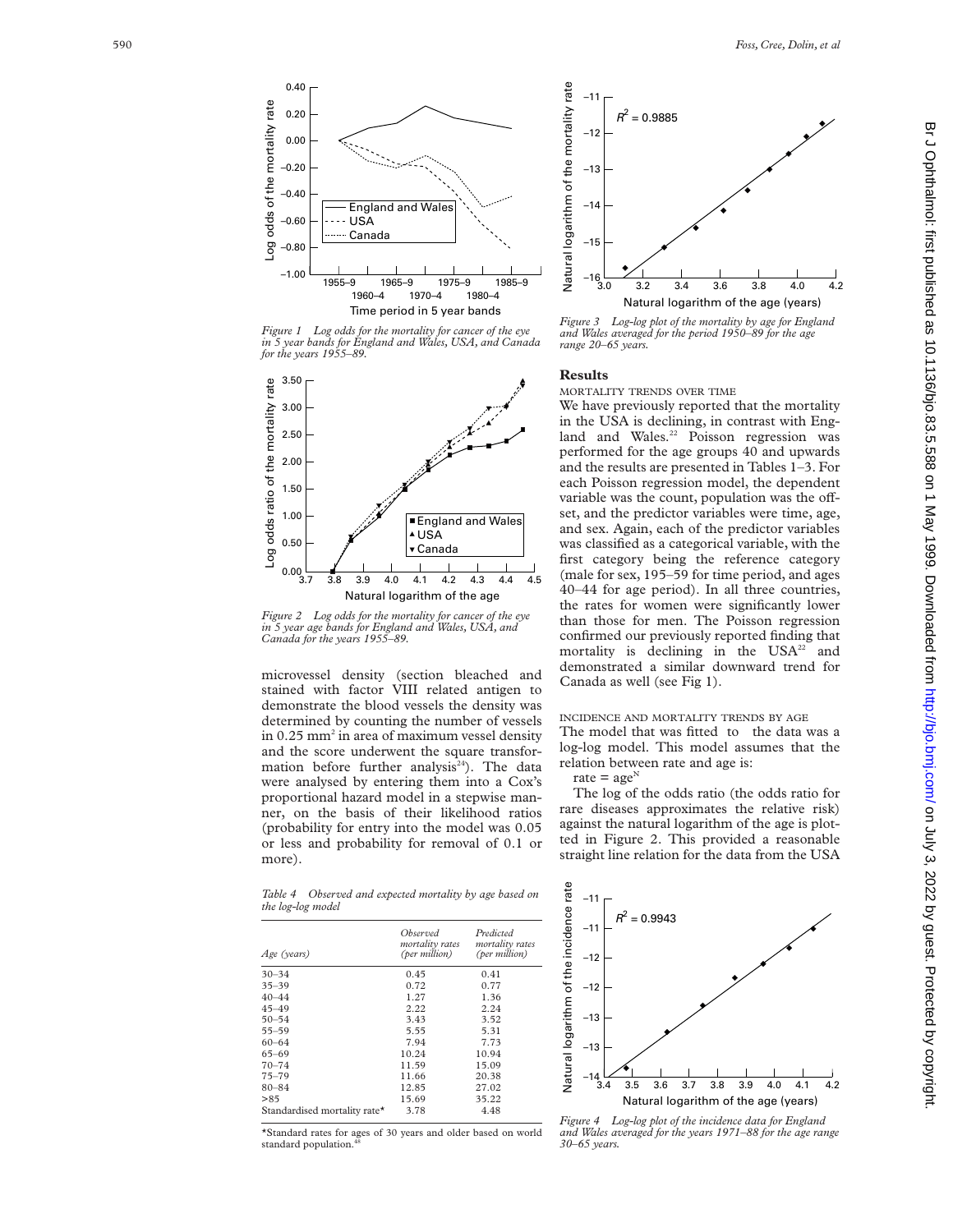Table 5 Final Cox regression model for survival in the study reported in Foss et al<sup>24</sup>

| Variable                       |       | ExpB  | 95% confidence<br>interval for $exp\beta$ | Wald | Significance |
|--------------------------------|-------|-------|-------------------------------------------|------|--------------|
| Transformed* microvessel count | 0.366 | 1.44  | $1.23 - 1.70$                             | 195  | < 0.00005    |
| Tumour size (LTD)              | 0.124 | 1 1 3 | $1.06 - 1.21$                             | 12.8 | 0.0003       |

\*The count underwent a square root transformation. Most count data can be made to follow a normal distribution by this technique.

> and Canada, but there was significant deviation from a straight line relation for the data from England and Wales.

There are two explanations for the observed deviation in rates from the log-log model. One is underreporting and the other is increasing underdiagnosis in the older age groups. In order to estimate this degree of underdiagnosis/underreporting, we first calculated the linear regression coefficients for the logarithm of the mortality regressed on the natural logarithm of the age for the range 30–59 years. The final equation was as follows:  $log$  of the rate (per million population) =  $-30.406 + (4.5067 \times$  natural logarithm of the age (years)). The regression line was then extrapolated for the age range of 60 years and over. Table 4 shows the observed mortality and the expected mortality on the basis of the log linear model. These results suggest a marked overall underreporting or underdiagnosis, estimated at 16% for a standard population aged 30 years and over, increasing to 30% among those aged 60 and over.

As stated earlier, an advantage of the log-log model is that the exponent, N, provides an estimate of the number of rate limiting steps occurring, with the value of N falling between 3 and 6 for most cancers. Figures 3 and 4 show the log-log plots for incidence and mortality for England and Wales. The slope of the gradient is 3.50 for the incidence (using data for England and Wales for the age range 30–65 years for the years 1971–88) and 3.98 for the mortality (using data for the years 1950–89 for the age range 20–65 years for England and Wales).

These results provide further evidence that three to four rate limiting steps or events are required to develop ocular cancer and that four rate limiting steps are required to die from the



*Figure 5 Scatter plot, using sunflowers, of microvessel density against largest tumour diameter showing the two measures to be independent.*

disease. This suggests that there is, at most, only a single rate limiting step between developing an ocular melanoma and dying from it.

#### MODELLING THE DEVELOPMENT OF METASTATIC DISEASE

Further analysis of our previous study provided a similar estimate for the number of rate limiting steps between developing primary and disseminated disease.<sup>24 25</sup> In that study, angiogenesis was the single most important prognostic factor and one of only two factors, the other being tumour size, that entered into the final model (see Table 5). As the scatter plot shows (Fig 5), and the multivariate analysis confirms, the two factors of size and angiogenesis were completely independent. We therefore combined these two factors, which were weighted according to their beta coefficients in the Cox regression model and then summed to generate a composite score (summary score =  $\frac{1}{2}$ (vessel count) + largest tumour diameter in mm). On the basis of this summary statistic, we divided the 123 cases into three equal sized groups (or tertiles). Kaplan–Meier curves for each group are plotted in Figure 6.

The resulting plots gave lines that could be readily modelled by the equation:

## $N/N<sub>0</sub> = e<sup>-kt</sup>$

where N is the number of cases, No is the initial number of cases, (therefore N/No is the proportion of surviving cases), t is time, and k is a constant which, by analogy with radioactive decay equations could be called the decay constant. This is the equation of first order kinetics, arguing that there is only one unexplained process occurring and that the difference between good and poor prognostic cases is simply the value of the decay constant. The k value for the good prognosis curves was 0.0020/month, 0.0066/month for the middle prognosis curve, and 0.0181/month for the poor prognostic group. The relation between median survival and the decay constant is the relation:

Median survival =  $ln2/k = 0.6931/k$ 

The median survival of the poor prognosis group was 38 months and 105 months for the middle prognostic group. If one extrapolates for the good prognosis group (one must always interpret any value obtained by extrapolation beyond the period of observation with caution), then the figure is 342 months or 28.5 years.

These model curves are presented in Figure 6, demonstrating a good fit to the observed data.

## **Discussion**

The epidemiological data we have presented are of cancer of the eye, as it has become standard practice to treat this as a surrogate measure of ocular melanoma. The decline in incidence and mortality over time for this diagnosis is fully discussed elsewhere.<sup>22</sup> Empirically, ocular melanoma rates versus age followed the most commonly observed pattern for cancers and the log-log model gave a good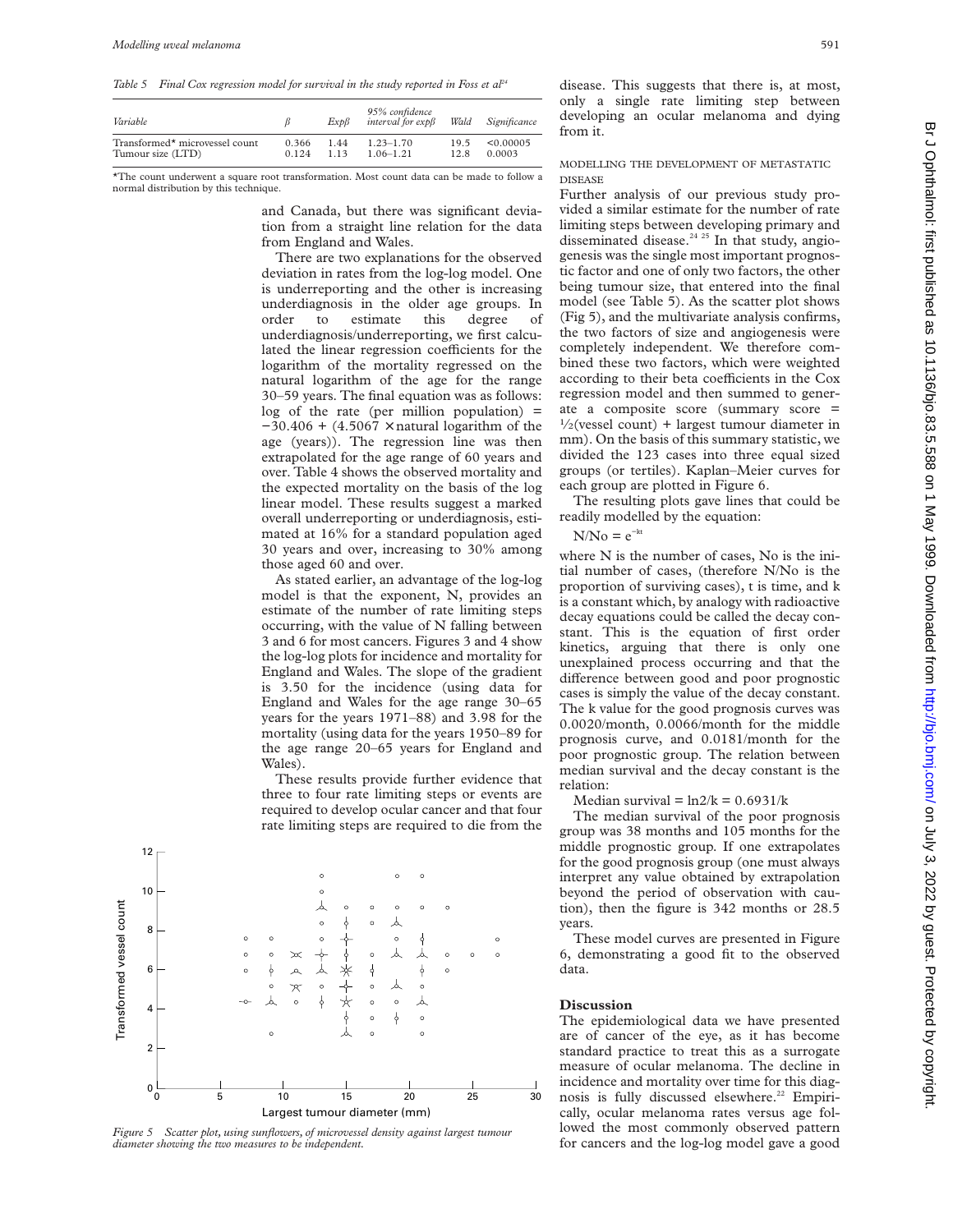fit for the America and Canadian data. The model also fitted the data for England and Wales up to the age of 65, though not for older age groups.

The most likely explanation for the lower rates observed in England and Wales is underdiagnosis, but underreporting cannot be excluded. There is increased incidence of mimicking lesions in the elderly, particularly retinal detachments, haemorrhages, choroidal detachments, disciform macular degeneration, and others,<sup>29</sup> which may account for this. Other evidence favouring underdiagnosis is the well known exponential increase in the category "death from unspecified cause" and death from "cancer of unknown primary" in the older age groups in cancer registration data. The estimated underdiagnosis rate in those over the age of 65 years was 30%. We have previously reported the decline in incidence and mortality for the USA and have extended that observation to Canada in this paper. By contrast, rates for England and Wales have remained relatively constant.<sup>22 30</sup> This stabilisation, combined with evidence of an increasing rate of underdiagnosis with age in England and Wales, is disturbing. There has been concern in the past regarding overdiagnosis resulting in inappropriate enucleations running at 10% at non-specialist, compared with 5% at specialist institutions,<sup>31</sup> but these figures are now dated and the most recent report gives an error rate of under  $0.5\%$ .<sup>32</sup> It would seem that underdiagnosis may now be a greater problem than overdiagnosis. Recently, three national centres (in Liverpool, London, and Sheffield) have been established for the treatment of ocular cancer. It is to be hoped that the establishment of these centres and increased recognition of the problem of underdiagnosis may result in improved recognition and management of this condition.



*Figure 6 Kaplan–Meier curves on the basis of the summary statistic (half the microvessel count per 0.25 mm2 plus the largest tumour diameter in mm) dividing 123 patients into three equal sized groups. The full study is reported in Foss et al.24 The fitted lines follow the equation of N/No=e<sup>-k</sup> with t being time measured in months, N/No being the proportion of surviving patients, and k being the "decay constant" with value of 0.0020/month for the good prognosis group, 0.0066/month for the intermediate group, and 0.0181/month for the poor prognosis group.*

It should be noted that the problem is most marked in the elderly, raising questions regarding the accessibility of these centralised services to the elderly and infirm.

In passing, it is well known that patients presenting with larger tumours tend to be older<sup>33</sup> and this has been taken as evidence that uveal melanoma is very slow growing. An alternative explanation, supported by these data, is that diagnosis is delayed in older patients.

The motivation for fitting the log-log model is that this is the most commonly observed pattern for cancers, including skin, gastrointestinal, and urinary tract cancers.<sup>23</sup> As noted earlier, it is also the pattern observed in skin painting experiments in mice and it has been interpreted as reflecting lifelong exposure to small amounts of a carcinogen starting at, or within, a decade of birth.<sup>23</sup> The log-log model is also consistent with our observation of declining eye cancer rates in the USA, which argue for an environmental aetiology.<sup>22</sup> The value of N lies between 3 and 6 for most cancers and this has been interpreted as the number of rate limiting processes required for a cancer to develop. This model, therefore, allows one to calculate the number of independent processes occurring. Clearly, one would expect that fewer steps would be required to develop a primary tumour than to develop a secondary tumour and the difference between the two can give an indication of the number of rate limiting steps necessary to develop metastases from a primary tumour. The figures obtained for uveal melanoma were 3.5 and 4.0 respectively. This suggests that approximately three rate limiting steps are required to develop a primary tumour, whereas only one additional rate limiting step is required for a primary tumour to proceed to metastatic disease.

The quality of the epidemiological data is dependent on correct diagnoses and on accurate and comprehensive reporting and it is not possible to directly assess these factors. Accordingly, one must express caution about any conclusion based purely on the registration data. However, analyses of our pathological data gives rise to very similar results which greatly increases our confidence in the modelling process. The pathology data demonstrate that tumour growth and angiogenesis are independent (see Fig 5) and therefore belong to different processes; these would account for at least two of the three rate limiting steps. In fact one of the processes may account for two rate limiting steps, as once these two processes are taken into account, mortality follows first order kinetics which argues for only one rate limiting step unaccounted for (see below).

Evidence is now amassing that angiogenesis is a key process in many tumour types. The idea that a blood supply is necessary for tumour growth is, in itself, unsurprising. $34$  Of greater interest is the concept that angiogenesis is a prerequisite for metastatic spread and that the degree of angiogenesis present is a major prognostic factor. This was first shown to be the case by Weidner *et al* <sup>35</sup> in breast cancer, who identified hot spots of microvessel density,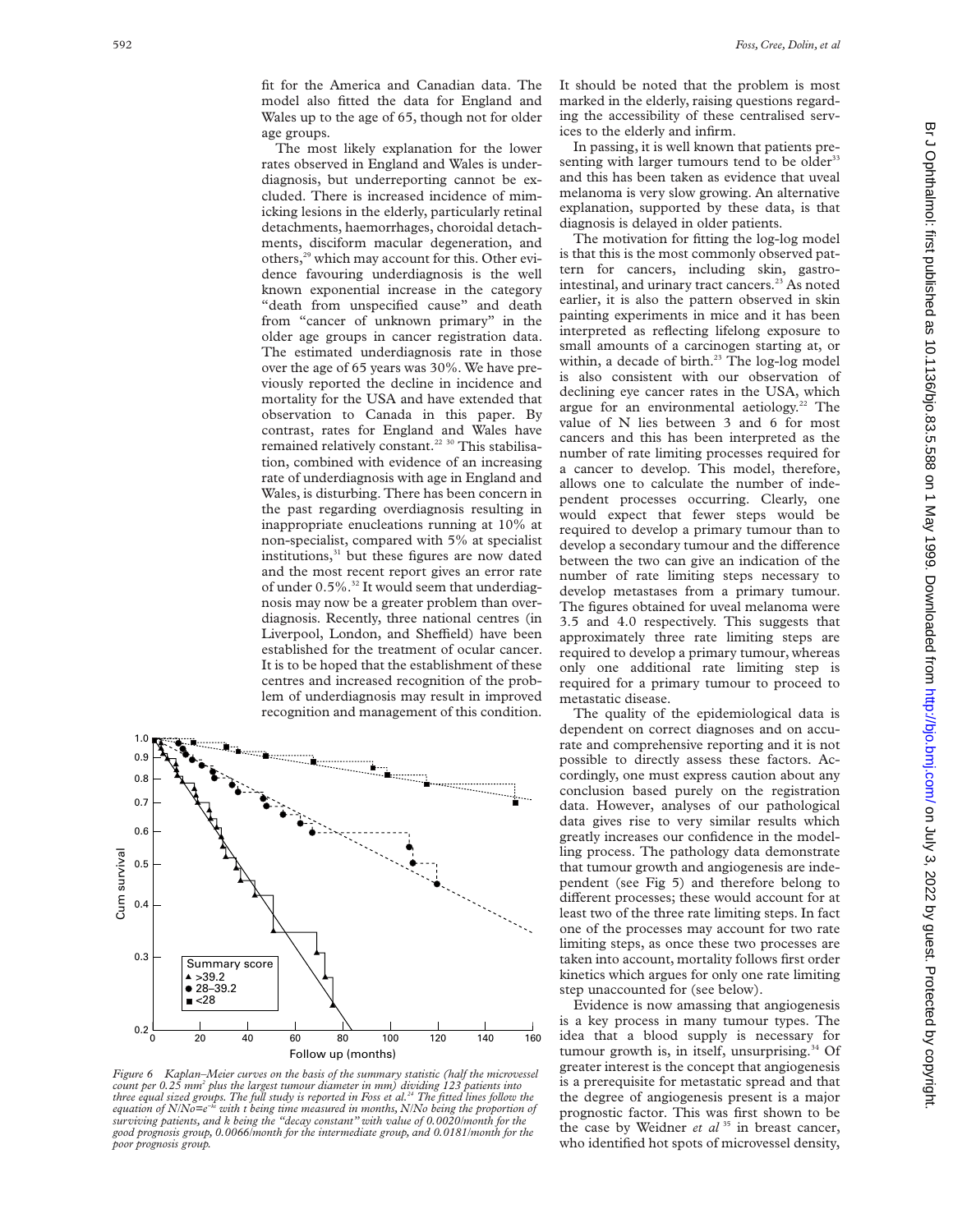measured by counting the number of blood vessels in an area selected for the highest blood vessel count (termed the microvessel density). The measure showed powerful predictive value and, subsequently, this observation has been replicated both in breast and many other cancer types (see Craft and Harris for review<sup>36</sup>). We applied the same methodology to a sample of 123 uveal melanomas and obtained similar results.<sup>24 25</sup> Angiogenesis was identified as the single most important prognostic factor and one of only two factors that entered into the final model, the other being tumour size (see Table 1). As tumour size and angiogenesis were independent prognostic factors, they were combined (weighted according to their Cox regression coefficients) to generate a summary statistic. On the basis of this summary statistic, we divided the 123 cases into three groups; their Kaplan–Meier curves are plotted in Figure 6.

The surprising observation is that the Kaplan–Meier curves follow first order kinetics (see Fig 6). Although extrapolation beyond the observation period must be made with great caution, the difference between the good, middle, and poor prognostic groups is simply the "half life" for this process: 28.5 years, 8.8 years, and 3.2 years, respectively. This finding has a number of implications. Principally, it suggests that there is only one rate limiting step required to develop metastases from the primary tumour, thus supporting conclusions drawn from analyses of the incidence and mortality data.

First order kinetics can be characterised by just one constant, which we have termed the decay constant. It should be noted that the difference between the good and poor prognostic group is determined by the value of the decay constant. These data were generated from enucleation specimens, so the primary tumour had already been removed and thus the process that is being modelled must have been occurring in already disseminated cells. Observed differences in the values of the decay constants must then reflect either the number, or the nature, of these disseminated cells (or a combination of the two). This model could easily be modified to explain long term cures. For example, one could readily hypothesise that the median survival of micrometastatic deposits is only 10 years and that failure for these cells to progress in this period of time results in their loss of viability and results in long term survival.

This model shares features in common with the Manschot-Van Peperzeel hypothesis,<sup>5</sup> which states that seeding occurs early in the disease process. This model agrees that seeding can occur early. It disagrees with one of the key assumptions behind the Manschot–Van Peperzeel model which is the suggestion that metastatic deposits grow at the same rate of the primary. Recent work on animal models of metastatic disease suggests that in the initial stage, disseminated cells are far from dormant and show rapid turnover, but that cell division is balanced by apoptosis.<sup>37</sup> <sup>38</sup> Such microdeposits are not vascularised and this would explain

their small size and lack of progression. It is not surprising that such microdeposits cannot readily be detected and it provides an explanation for why screening tests for metastatic disease in uveal melanoma patients are usually negative at presentation, even in high risk cases.<sup>39-42</sup>

The development of metastases depends upon the disseminated cells undergoing one final rate limiting step. It is the rate at which this step occurs that differentiates good from poor prognostic groups. Once this step has occurred, and overt metastatic disease has developed, the prognosis is then independent of the features of the primary tumour and is universally poor, with median survival of 6 months<sup>43</sup> or less.<sup>44</sup> The published experimental evidence referred to above suggests that this step may consist of the development of angiogenesis in the micrometastatic deposits.<sup>37</sup> Cancer occurs as the result of somatic or acquired mutations; it is now thought that these "rate limiting events" are in fact mutations and it is likely that this "event" also involves a mutation. The long half life of the process for the good and intermediate prognostic groups would readily explain the occasionally long time gaps observed between treatment of the primary and the onset of metastatic disease<sup>45</sup> without the need to invoke alternative mechanisms (such as immune modulation). Mutations are quantum events and this explains why a patient with a "good" prognostic tumour can die a decade before someone with a "poor" prognostic tumour. Quantum events, by their nature, can only be described in terms of probability functions and thus is seems that our understanding of the processes involved is surprisingly complete.

A consequence of this model is that the prognosis worsens with time as the primary tumour enlarges and becomes vascularised. It would therefore argue that prompt treatment, following diagnosis, would prevent deterioration in the prognosis (reflected by an increase in the value of the decay constant), but equally explains why this does not invariably result in a cure. A second implication is that tumour size and angiogenesis potentially incorporate all the prognostic information available in the primary tumour. The next stage is to try and understand what these events involve at a molecular level. One such event has probably already been identified as chromosome 3 monosomy. Loss of one copy of chromosome 3 is found in many cancers including uveal melanoma, where it has been shown to be of major prognostic significance.46 47 The challenge now is to explain the others.

We conclude that there is evidence for significant underreporting or underdiagnosis of ocular melanoma in England and Wales in people age over 65 years. In people under 65 years of age, one can generate a model of the disease which depends upon three rate limiting steps to generate a primary tumour and a fourth rate limiting steps to develop metastatic disease. The first three steps result in angiogenesis and growth of the tumour. The final rate limiting step from incidence to metastasis